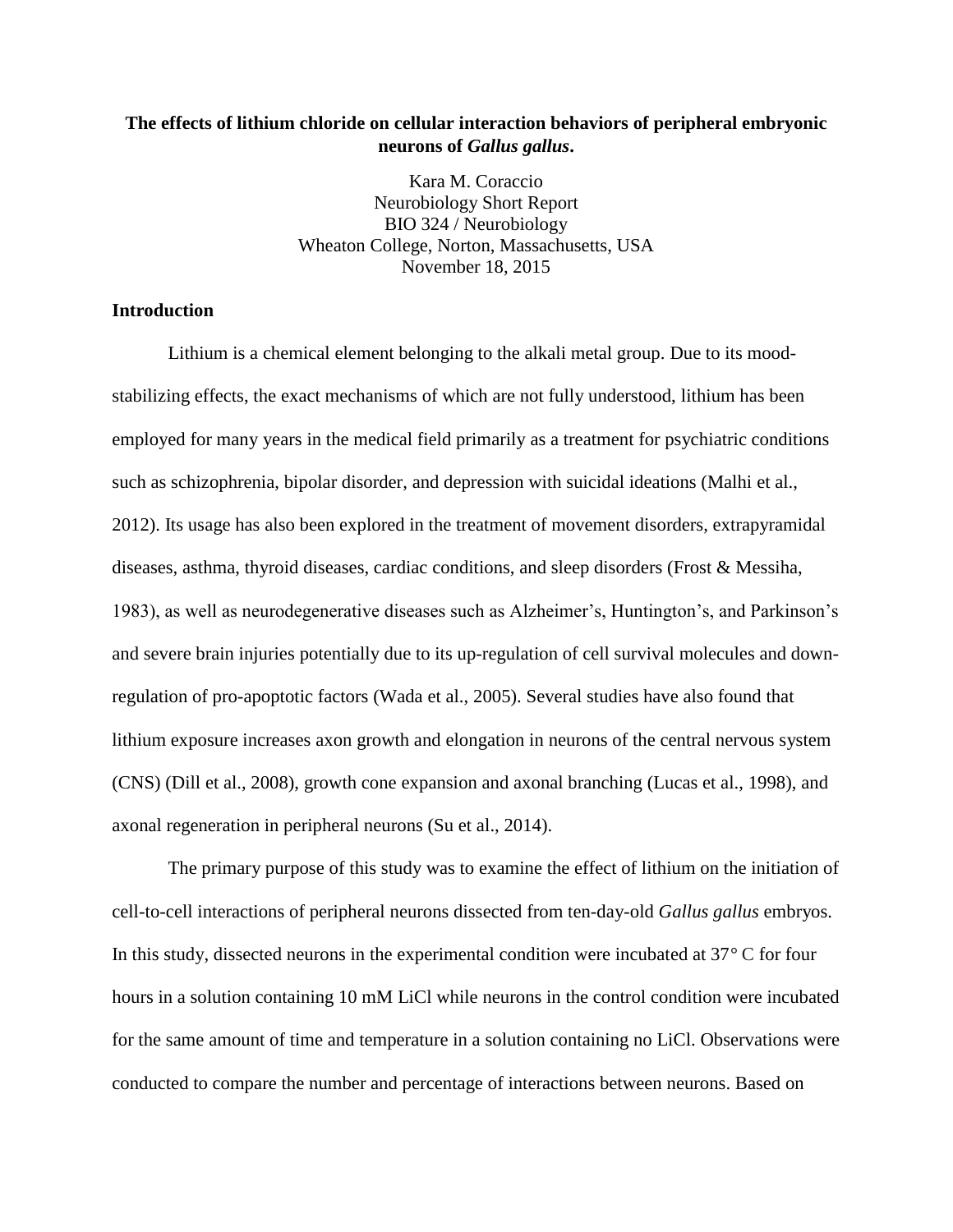literature examining the pharmacodynamics of lithium therapy, the hypothesis for this study was that cells exposed to lithium would show an increase in cellular interaction behaviors than cells not exposed to lithium.

This study was similar in nature to those of previous Wheaton Neurobiology students Tracy McCann (2014), Bohan Yang (2014), and Juliana Fess (2006), each of whom studied the effects of methyl mercury on the interactions of neurons and glial cells. Their works were referred to in the determination of data analysis methods for this study.

#### **Materials and Methods**

*Dissection and Plating of Peripheral Neurons:* The dissection and plating of ten-day-old *Gallus gallus* peripheral neurons was performed using the materials and protocol included in Primary Culture of Chick Embryonic Peripheral Neurons 1: DISSECTION (Morris, 2015a).

*LiCl Perturbation and Incubation:* LiCl working solution was created from a 1 mM stock solution of LiCl in H2O as a vehicle. For the experimental condition, 1 M of LiCl was diluted to 10 mM. In the four experimental dishes, growth medium was removed using the Pasteur pipette method and replaced with 1.5 mL of 10 mM LiCl in serum-free medium (SFM). In the two control dishes, growth medium was again removed using a Pasteur pipette and replaced with 1.5 mL of SFM. All dishes were then incubated for four hours at 37*°* C.

*Removal of LiCl and Washing:* Cells were removed from the incubator after four hours. LiCl was removed from the experimental dishes and SFM was removed in the control dishes using a Pasteur pipette. Cells were then washed with Hank's Balanced Salt Solution (HBSS) twice, allowing five minutes between each wash, and 1.5 mL of pure SFM was added. Dishes were then incubated again at 37*°* C for 10 minutes. Dishes were removed from the incubator,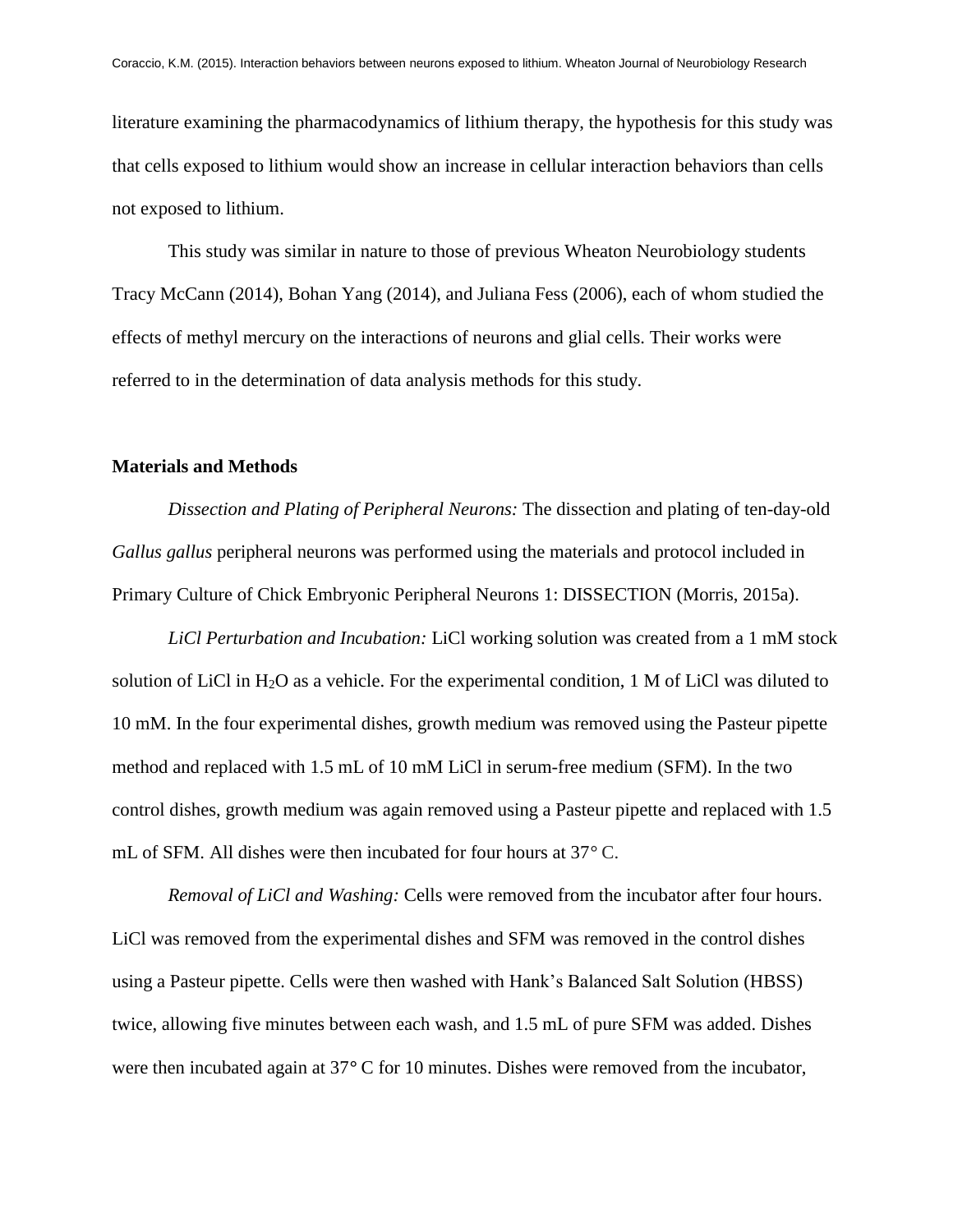SFM was removed and set aside, and cells were washed three times with HBSS, again allowing five minutes between each wash. After the washes were completed, the SFM was re-added to the dishes.

*Creation of Chip Chambers:* Chip chambers were created using the protocol included in Primary Culture of Chick Embryonic Peripheral Neurons 2: OBSERVATION OF LIVE UNLABELED CELLS (Morris, 2015b).

*Observation and Imaging:* Observation and data collection was done in collaboration with Madeline Parker, Shiqi Liu, Kaitlyn Solano, Ellen Fossett, and Angela Mirabella. Imaging of cells was done according to the protocol in Morris, R.L. (2015b). Observation of cells was conducted using transmitted light microscopy on a Nikon Eclipse E400 microscope at 40x magnification and phase 2 setting with a Spot Insight 2 camera on a 1.0x C mount. Still images were taken using the SPOT software running on a Macintosh iMac with software iOS 10.10.

*Measurement and Data Analysis:* Seven images of the control and experimental slides each were chosen using those that contained at least one axon-to-axon connection. Seven different images were chosen to observe multiple individual, unique areas of the respective condition slides. The number of interactions between individual neurons was examined. Individual neurons were located and defined by the bright "halo" around the cell bodies. Glial cells were located and defined by their flat, triangular, leaf-life appearance. An axon was defined as any long, thin, branching process extending from the cell body. A cell-to-cell interaction was defined as any physical contact between an axon of one neuron and an axon of another. Interactions between neurons and glia and between the glia themselves were not counted in the observation process. The percentages of cellular interactions between neurons were calculated using the total number of interactions observed in each condition divided by the total number of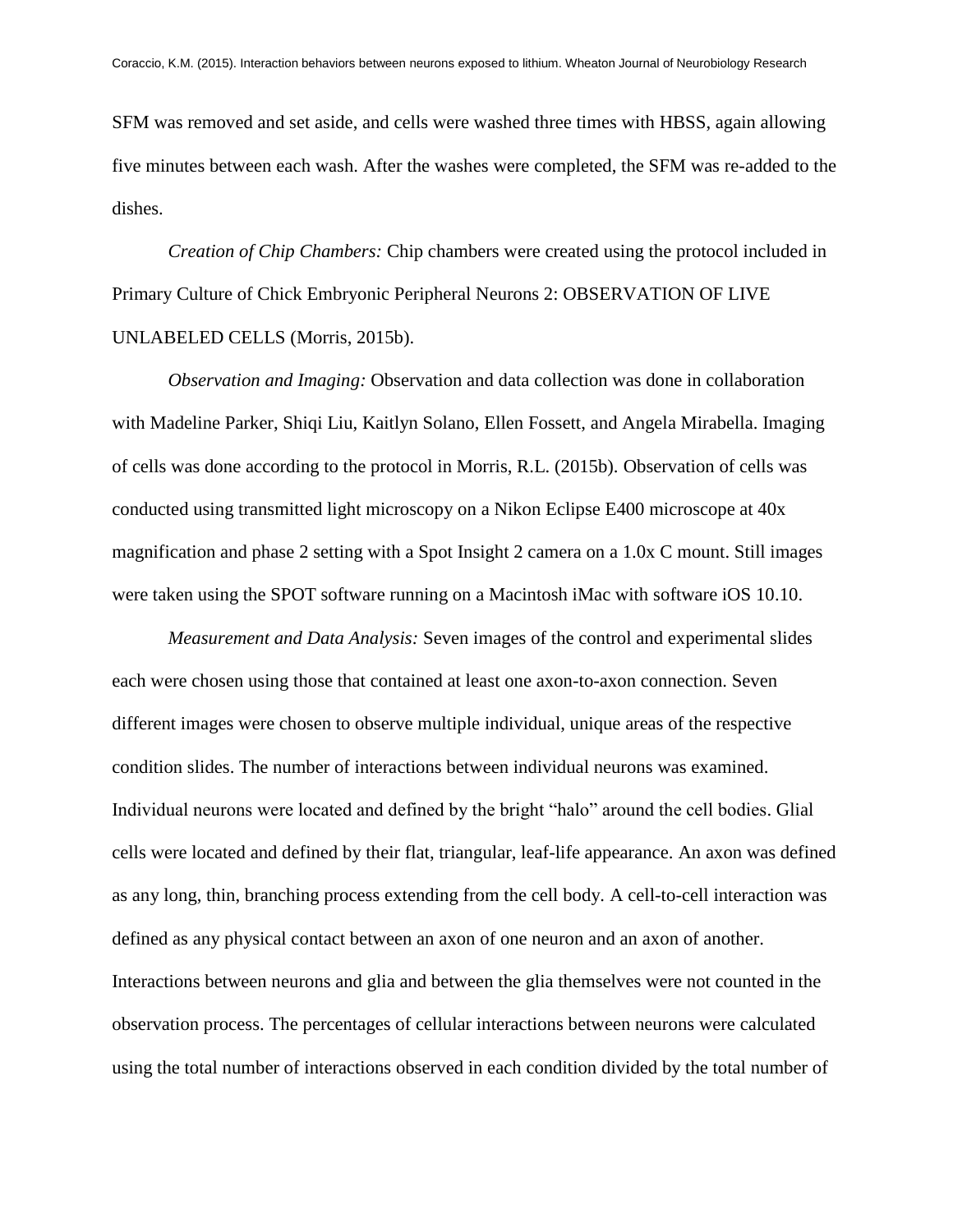neurons in each condition. A comparison of the percentages of interactions between the experimental and control conditions was made.

#### **Results**

Three experimental and one control slide were imaged. In the control condition, 31 individual neurons and 35 individual cell-to-cell interactions were observed. In the experimental condition, 26 individual neurons and 12 individual cell-to-cell interactions were observed. Interactions between neurons and glia and between individual glial cells were not examined. A total percentage of neuron-to-neuron interactions of 112.90% was observed in the control condition, compared to 46.15% in the experimental condition.



**Figure 1: Image from a control slide not exposed to lithium. The red arrows indicate individual interaction points where axons from two separate neurons make contact. The blue circles indicate individual neuron cell bodies. The green arrows indicate glial cells.**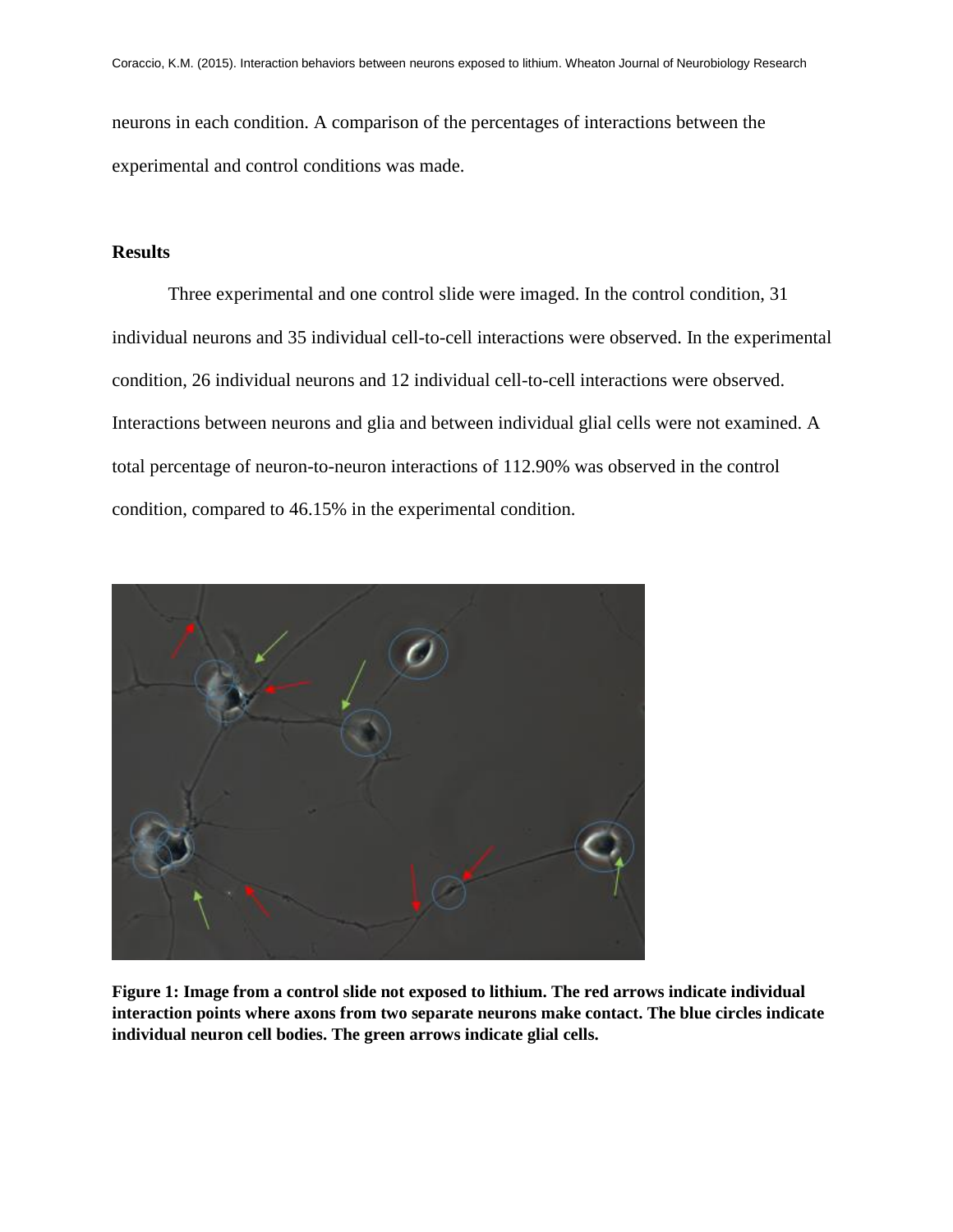

**Figure 2: Image of interacting neurons and glia from an experimental slide exposed to lithium. The red arrow indicates an interactions between the axons of two different neurons. The green arrows indicate glial cells. The blue circles highlight neuron cell bodies. Note that the two top left and top middle circles are likely to contain more than one cell body, though they are difficult to distinguish from one another. The black arrows indicate points of contact between axons and glial cells, which were not examined in this study.** 



**Figure 3: Bar graph displaying the cell-to-cell interactions between neurons in each condition. Neurons in the control group show a much greater percentage of interactions compared to the experimental group.**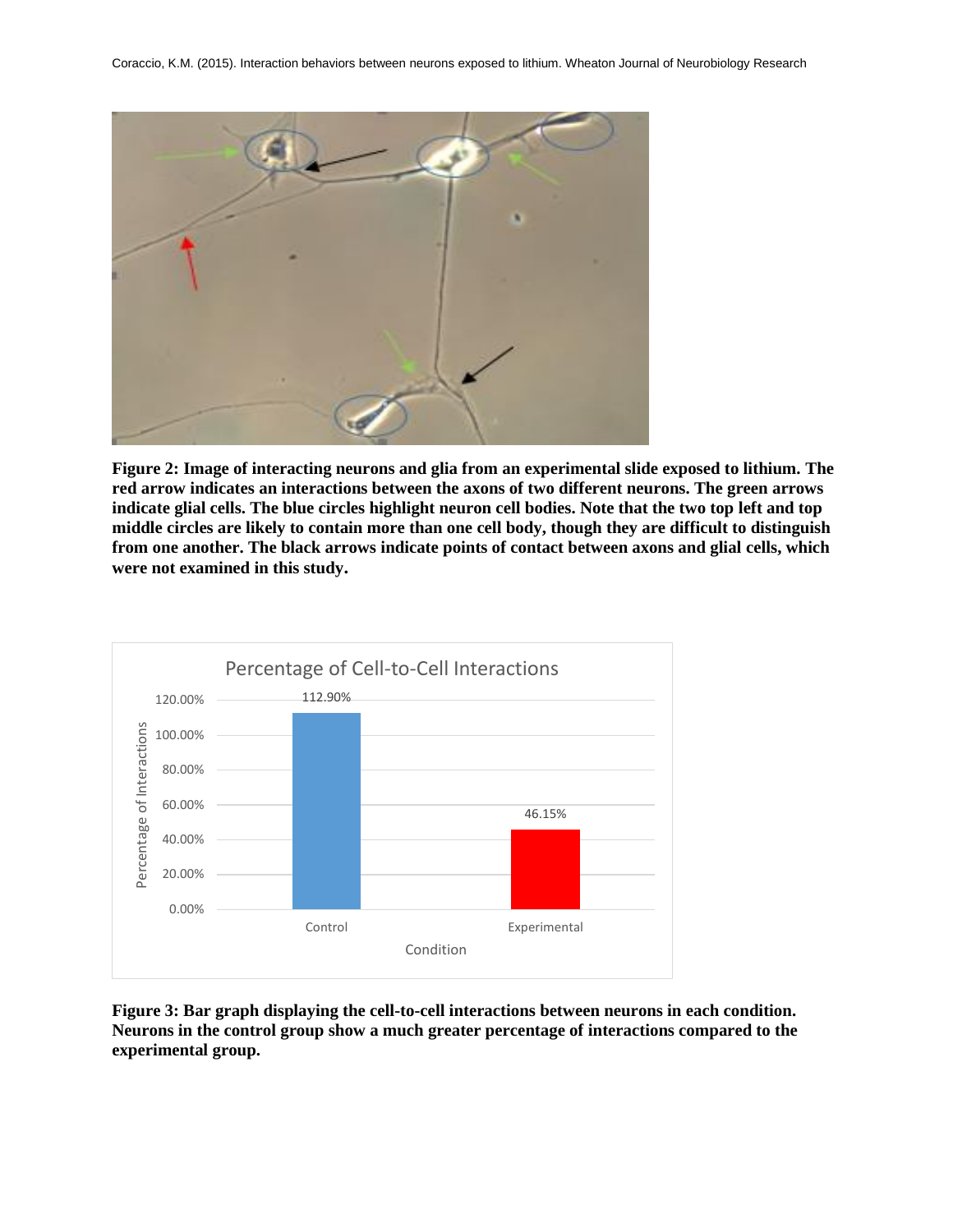### **Discussion**

The results of this experiment show that lithium exposure does not increase cell-to-cell interaction behavior in neurons, and therefore the original hypothesis was not supported. However, it does appear that lithium indeed has an effect on the interaction behaviors of cells. Neurons exposed to lithium showed significantly less interactions than neurons not exposed to lithium. From this we can determine that lithium actually decreases the cell's likelihood of and ability to make connections with other cells, the opposite of what the original hypothesis stated would happen.

If this study were to be repeated, the results may be more accurate if time-lapse images or videos were used to actively observe the formation of cell-to-cell connections. Additionally, it would be beneficial to take images of the cells before exposure to lithium and incubation to observe the presence and number of pre-existing connections. Both of these procedures could determine the potential error of this study, which was that we were not able to distinguish which cellular projections and connections were already present or what they looked like before the treatment.

Despite the number of studies, including those previously mentioned, that showed that lithium exposure increased axonal growth, branching, and regeneration, the results of this study were similar to those seen by Shah et al., (2013). They found that while low doses of lithium (0.5 – 2.5 mM) increased the presence of growth cones and the extension of axons in dissociated neurons cultured from the spiral ganglion of the cochlea of mice, high doses of lithium (12.5 mM) slowed axon elongation and caused microtubules to become disarranged and unstable. The authors state that the likely reason for this is that lithium completely inhibits glycogen synthase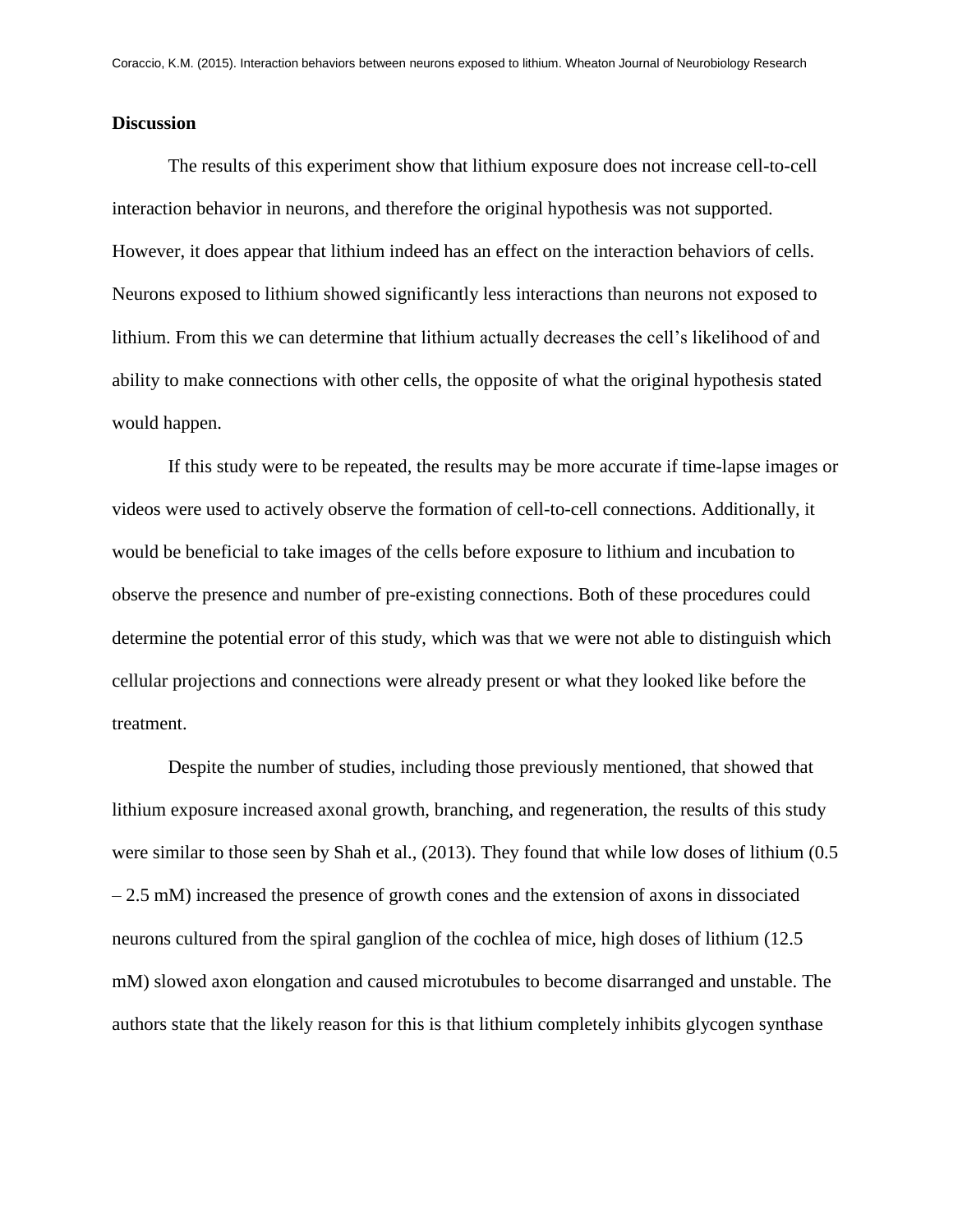kinase 3 (GSK-3), a protein kinase heavily involved in cellular proliferation, migration, and apoptosis. It is possible that this is what occurred in the neurons exposed to lithium in this study.

To further examine the results seen in this study, future studies should seek to determine at what point lithium becomes detrimental to the cell and the exact mechanisms of why this occurs. As exhibited by Shah et al., (2013), there is clearly a threshold at which lithium stops becoming beneficial to the survival and regeneration of the cell, and it seems to be worthwhile to look into this further.

### **References**

- Dill, J., Wang, H., Zhou, F., and Li, S. (2008). Inactivation of glycogen synthase kinase 3 promotes axonal growth and recovery in the CNS. *The Journal of Neuroscience.* 28(36): 8914-8928. DOI:10.1523/JNEUROSCI.1178-08.2008
- Fess, J. (2006). Effect of mercury on neuron-glia interaction. *Wheaton Journal of Neurobiology Research.* Spring Issue 2.
- Frost, R.E. and Messiha, F.S. (1983). Clinical use of lithium salts. *Brain Research Bulletin.*  11(2): 219-231. [doi:10.1016/0361-9230\(83\)90196-X](http://dx.doi.org/10.1016/0361-9230(83)90196-X)
- Lucas, F.R., Goold, R.G., Gordon-Weeks, P.R., and Salinas, P.C. (1998). Inhibition of GSK-3β leading to the loss of phosphorylated MAP-1B is an early event in axonal remodeling induced by WNT-7a or lithium. *Journal of Cell Science.* 111: 1351-1361.
- Malhi, G.S., Tanious, M., Das, P., and Berk, M. (2012). The science and practice of lithium therapy. *The Australia and New Zealand Journal of Psychiatry.* 46(3): 192-211. doi: 10.1177/0004867412437346.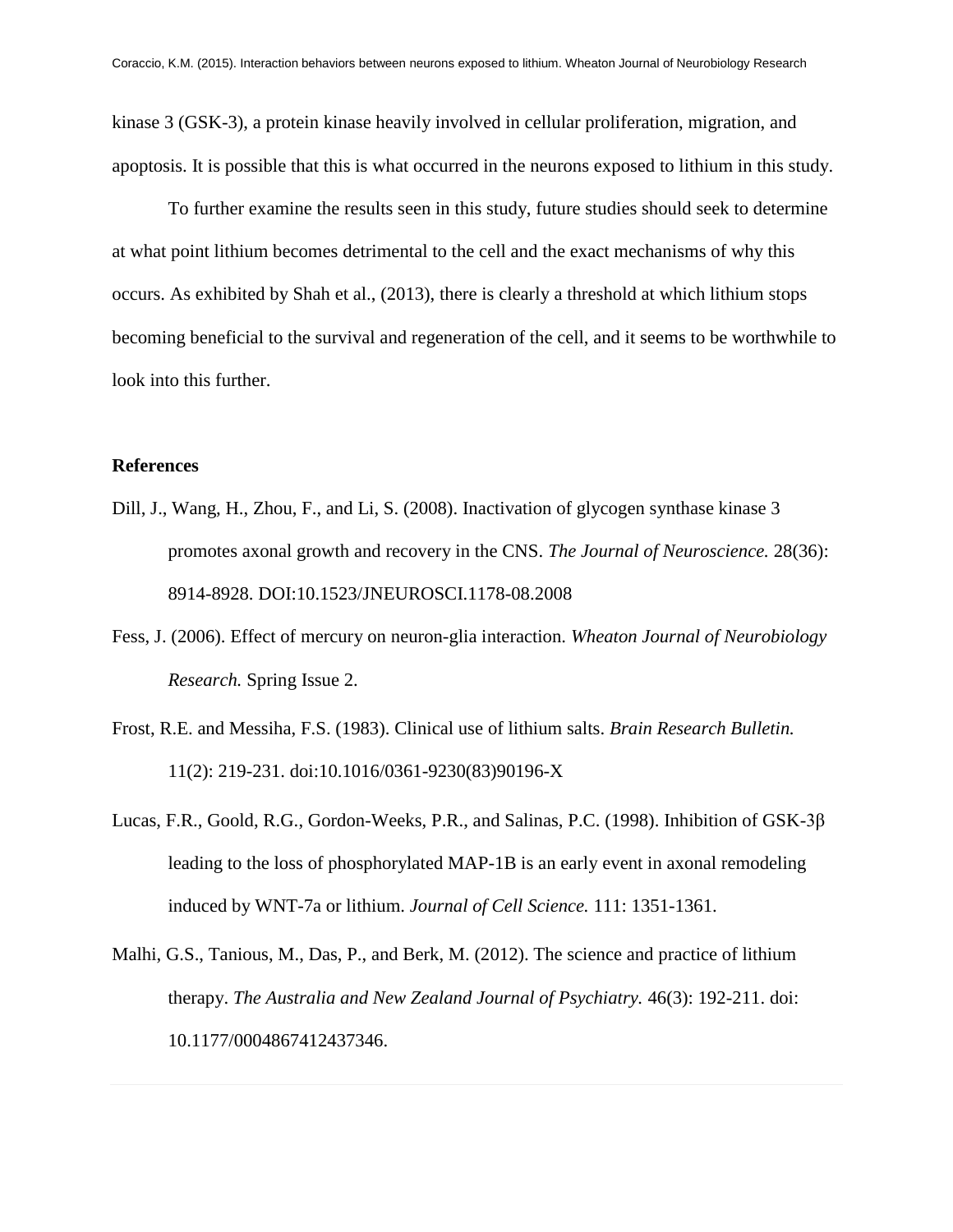McCann, T. (2014). Interactive occurrences between glial cells and neurons in in vitro exposure to methylmercury. *Wheaton Journal of Neurobiology Research.* Spring Issue 6.

Morris, R.L. (2015a). Neurobiology 324 Primary Culture of Chick Embryonic Peripheral Neurons 1: DISSECTION. Accessed 11/3/2015. Available at [http://icuc.wheatoncollege.edu/bio324/2015/NBlabPrimaryTissCultureProc1Dissn2015.h](http://icuc.wheatoncollege.edu/bio324/2015/NBlabPrimaryTissCultureProc1Dissn2015.htm) [tm](http://icuc.wheatoncollege.edu/bio324/2015/NBlabPrimaryTissCultureProc1Dissn2015.htm)

- Morris, R.L. (2015b). Neurobiology 324 Primary Culture of Chick Embryonic Peripheral Neurons 2: OBSERVATION OF LIVE UNLABELED CELLS. Accessed 11/3/2015. Available at [http://icuc.wheatoncollege.edu/bio324/2015/NBlabPrimaryTissCultureProc2ObservnOfL](http://icuc.wheatoncollege.edu/bio324/2015/NBlabPrimaryTissCultureProc2ObservnOfLliveUnlabeledCells2015.htm) [liveUnlabeledCells2015.htm](http://icuc.wheatoncollege.edu/bio324/2015/NBlabPrimaryTissCultureProc2ObservnOfLliveUnlabeledCells2015.htm)
- Shah, S.M., Patel, C.H., Feng, A.S., Kollmar, R. (2013). Lithium alters the morphology of neurites regenerating from cultured adult spiral ganglion neurons. *Hearing Research.*  304: 137 – 144.<http://dx.doi.org/10.1016/j.heares.2013.07.001>
- Su, H., Yuan, Q., Qin, D., Yang, X., Wong, W-M., So, K-S., Wu, W. (2014). Lithium enhances axonal regeneration in peripheral nerve by inhibiting glycogen synthase kinase 3β activation. *Biomed Research International.* 2014: 1 – 7. <http://dx.doi.org/10.1155/2014/658753>

Wada, A., Yokoo, H., Yanagita, T., Kobayashi, H. (2005). Lithium: potential therapeutics against acute brain injuries and chronic neurodegenerative diseases. *Journal of* 

*Pharmacological Sciences.* 99: 307-321.

Yang, B. (2014). Effect of methyl mercury on the axon-glia interaction. *Wheaton Journal of Neurobiology Research.* Spring Issue 6.